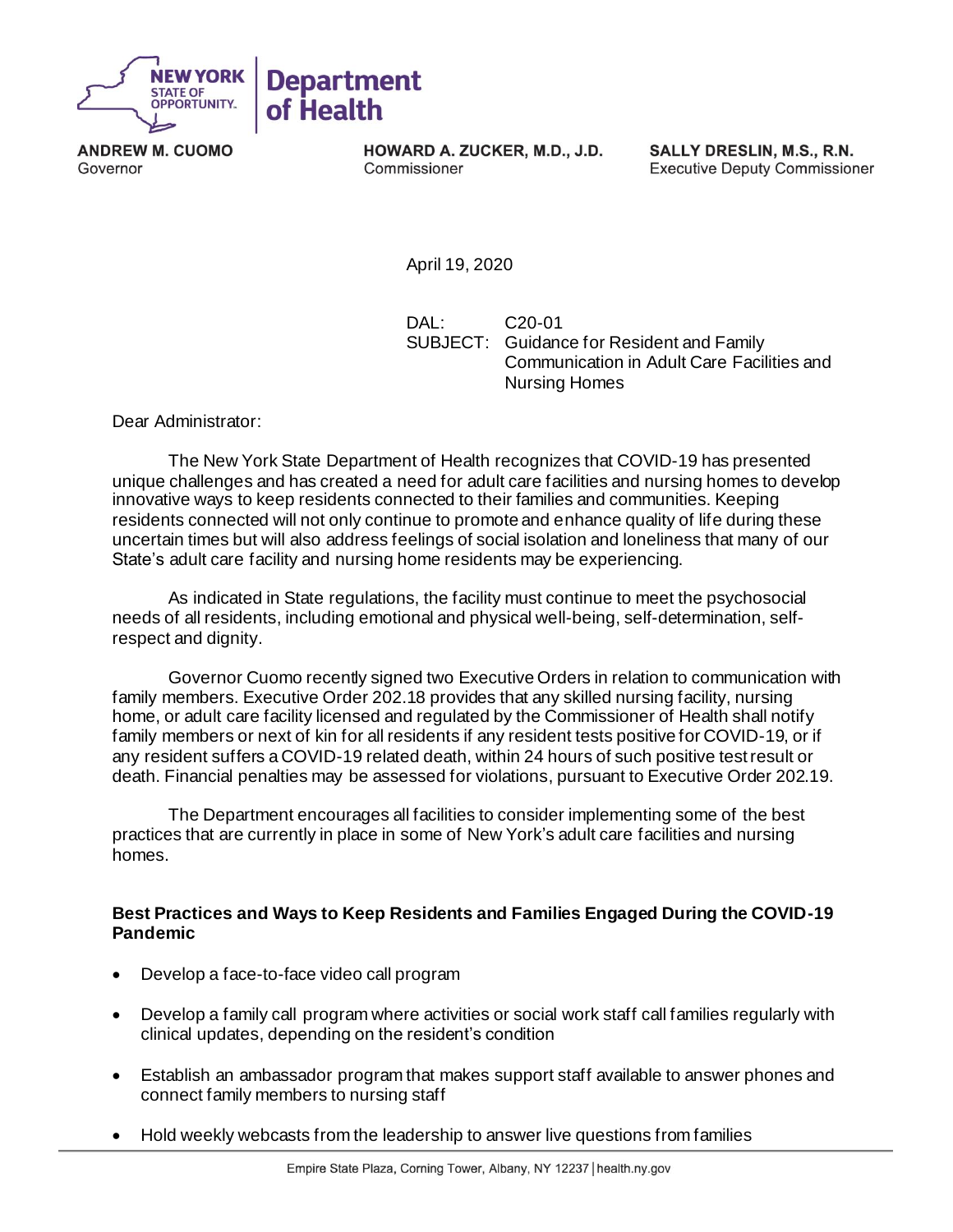- Provide daily updates from the leadership of the facility on the facility's web page
- Modify the facility's web page to include COVID-19 information and communication resources
- Establish a bereavement support group for families of deceased residents
- Provide written communication via email and US Mail with regular updates surrounding the facility's COVID-19 response plan
- Arrange through-window calls or visits
- Invite families to attend care plan meetings via telephone
- Establish a pen pal program with the outside community
- Continue to hold resident council meetings by modifying how they are conducted to maintain social distancing
- Direct social work staff to speak with each unit daily to identify any COVID-19 response issues with either residents or staff
- Maintain regular administrator rounds and post regular updates from the administrator using the facility's social media outlets.
- Conduct phone conferences featuring the facility Medical Director or other key staff to provide information on COVID-19 and to answer questions from families
- Increase activity staffing hours for more in-room activities

## **Additional Ideas to Connect Families and Adult Care Facility and Nursing Home Residents During the COVID-19 Pandemic**

- Ask families to send care packages that include a note and a photo of sender to be used as a memory prompt
- Ask families to send video messages that can be replayed.
- Have families load an electronic picture frame (or other device) with family photos for a loved one who cannot receive visitors
- Create a virtual adopt-a-grandparent program where community members can virtually "adopt" a resident to either write letters, speak on the phone, or have virtual visits if the facility is able to coordinate
- Partner with a local educational institution to ask kids and families at home to make greeting cards for residents